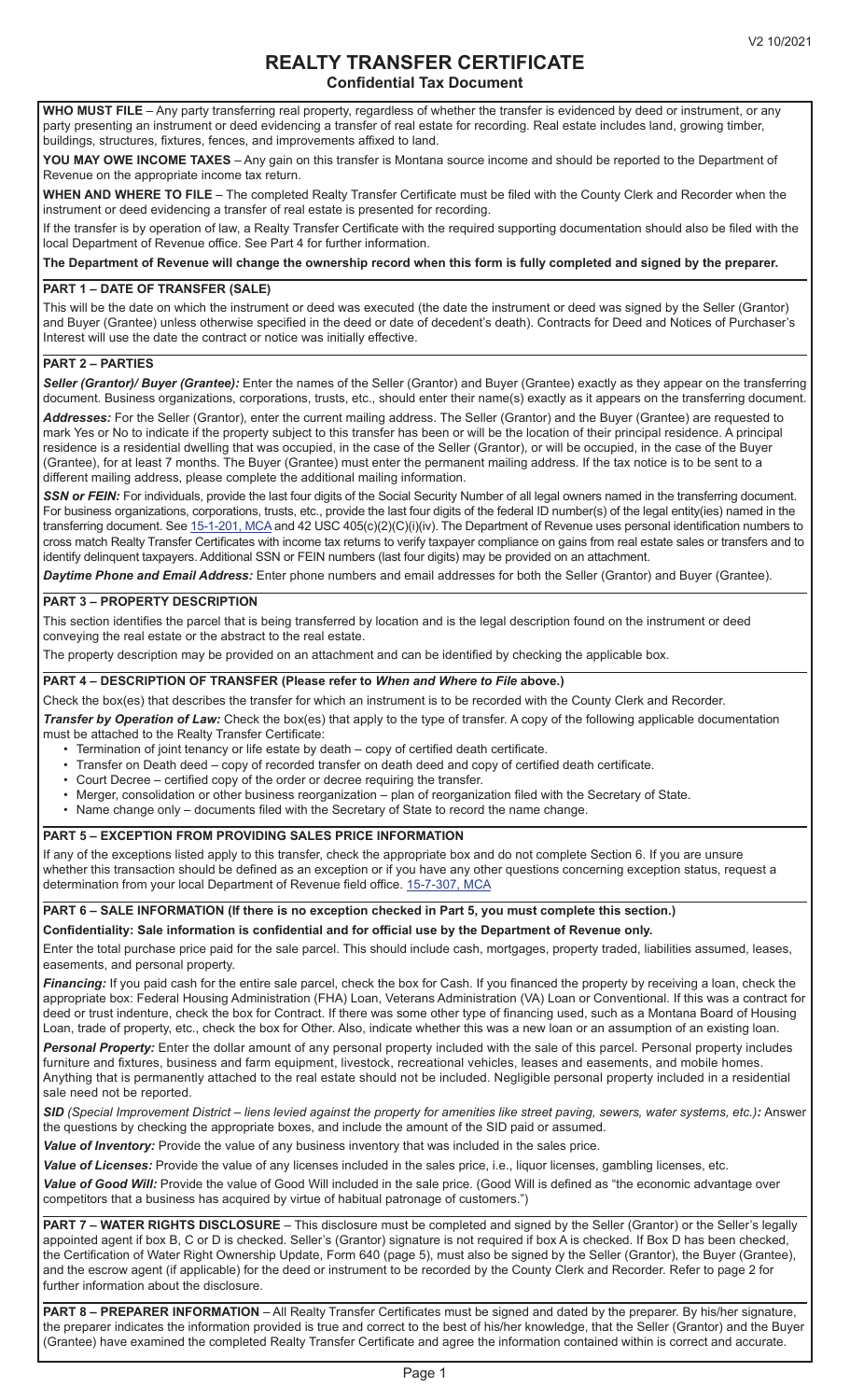# **WATER RIGHT DISCLOSURE INFORMATION**

The Water Right Disclosure is required by Montana Law. The Legislature requires both the buyer and seller of property to know what the water rights situation is—whether any water rights exist and whether they are being transferred with or withheld from the property.

A water right is a legally protected right to beneficially use water in priority that was obtained in accordance with Montana law. Buyers should investigate whether water being used on a property is allowed as a valid water right, or is merely an unauthorized and unprotectable use of water. In Montana, all irrigation water rights must have a valid Department of Natural Resources and Conservation (DNRC) water right number to be of record. However, existing water rights for livestock and individual domestic use, as opposed to municipal use, based on an instream flow or groundwater source before July 1, 1973, do not need a DNRC water right number. If a water right does not have a DNRC number, and does not fall within the above narrow exception, there is no water right.

Once the water rights belonging to a property have been identified, the investigation of water rights should not stop there. Although a water right may have a valid DNRC water right number, it may still be subject to final adjudication in Montana's general stream adjudication. The Montana Water Court is currently adjudicating all Statements of Claim for pre-July 1, 1973, water rights. A water right's validity is dependent on the results of its adjudication, and how its priority compares to other water rights on a source of supply. The buyer and seller of a property may need to consult an attorney or water rights consultant for an opinion of the status of the property's water right. The Montana Water Court can answer questions about the current status of Statements of Claim being adjudicated by calling 1 (800) 624-3270 (in state) or (406) 586-4364.

**Important:** If there are water rights that have been historically used on the property being transferred, but are not going to be transferred in the sale of land, the deed must specifically exempt (reserve) those water rights from the land sale. If the deed is silent, the water rights automatically pass with the land by operation of law.

The following descriptions may be helpful to determine the appropriate box to mark in Part 7, Water Rights Disclosure. If further assistance is needed, the buyer and seller of a property may want to seek legal advice.

# **CHECK ONLY ONE BOX (on Part 7, Water Rights Disclosure on page 3)**

To correctly complete the water right disclosure, the seller (grantor) needs to know if there are water rights belonging to the subject property on record with the DNRC.

- **A. Property is served by a public water supply, i.e., city or water district provides water.** Check this box if the water you use on the land described in this document is provided by a city, town, water users association or other entity. Seller's (grantor) signature is not required in Part 7 if box A is checked. The seller does not need to file a Water Right Ownership Update form.
- **B. Seller has no water rights on record with DNRC to transfer.** Check this box if there are no water rights appurtenant to the subject property on record with the DNRC. The seller does not need to file a Water Right Ownership Update form.

If only filing a Transfer on Death Deed, water rights do not transfer at this time. Check this box.

- **C. Seller is transferring ALL water rights on record with DNRC to the Buyer.** If all of the water rights belonging to the subject property on record with the DNRC will be transferred to the buyer, check this box. All of the water rights associated with the land described in Part 3 will have the owner name updated once the fee is submitted. Submit the proper fee and DNRC Water Right Ownership Update, Form 608 (pages 6-7), to your local water resources office.
- **D. Seller is dividing or exempting (reserving) water rights.** If the seller (grantor) has divided the property and water rights or has exempted (reserved) the water rights (not transferred with the land sale), check this box and complete the Certification of Water Right Ownership Update, form 640 (page 5). The seller (grantor) must submit a DNRC Ownership Update Exempt (Reserve) Severed Water Right, Form 642 and filing fee, identifying which water right has been kept by the seller. If a water right has been divided, the seller must file a DNRC Ownership Update Divided Interest, Form 641 and filing fee, explaining how and with whom the water right was divided.

# **Contact the DNRC for information if water is used on the property other than described above.**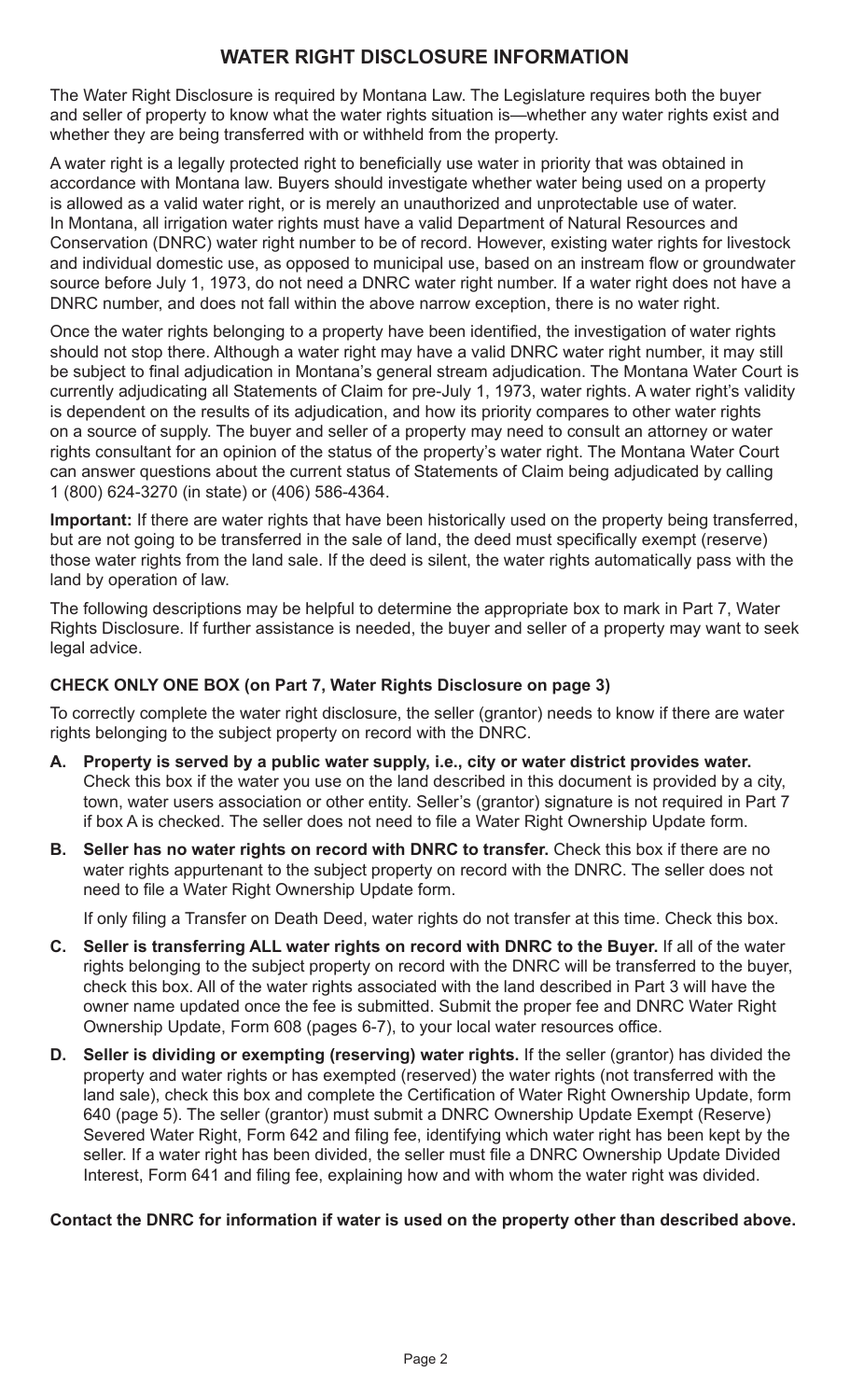

# **REALTY TRANSFER CERTIFICATE**

**Confidential Tax Document**: The information contained in this certificate is confidential by Montana law. Unauthorized disclosure of this information is a criminal offense, [15-7-308, MCA](https://leg.mt.gov/bills/mca/title_0150/chapter_0070/part_0030/section_0080/0150-0070-0030-0080.html).

\_\_\_\_\_\_\_\_\_\_\_\_\_\_\_\_\_\_\_\_\_\_\_\_\_\_\_\_(MM/DD/YYYY)

| GEOCODE(S) |  |
|------------|--|
|            |  |

ASSESSMENT CODE:

The Department of Revenue will change the name on ownership records used for the assessment and taxation of real property when this form is fully completed and signed by the preparer. (Please read the attached instructions on page 1 for assistance in completing and filing this form.)

\_\_\_\_\_\_\_\_\_\_\_\_\_\_\_\_\_\_\_\_\_\_\_\_\_\_\_\_\_\_\_\_\_\_\_\_\_\_\_\_\_\_\_\_\_\_\_\_\_ \_\_\_\_\_\_\_\_\_\_\_\_\_\_\_\_\_\_\_\_\_\_\_\_\_\_\_\_\_\_\_\_\_\_\_\_\_\_\_\_\_\_\_\_\_\_\_\_\_

|  |  |  |  | PART 1 – DATE OF TRANSFER (SALE) |  |
|--|--|--|--|----------------------------------|--|
|  |  |  |  |                                  |  |

*Montana law requires this form be completed and may impose up to a \$500 penalty for failure to file a Realty Transfer Certificate (*[15-7-304](https://leg.mt.gov/bills/mca/title_0150/chapter_0070/part_0030/section_0040/0150-0070-0030-0040.html)*,*  [15-7-305](https://leg.mt.gov/bills/mca/title_0150/chapter_0070/part_0030/section_0050/0150-0070-0030-0050.html) *and* [15-7-310](https://leg.mt.gov/bills/mca/title_0150/chapter_0070/part_0030/section_0100/0150-0070-0030-0100.html)*, MCA)*

| <b>PART 2 – PARTIES</b>                                                                                                                                                                                                              |                                                                                       | Please complete this section in full; if additional space is required, please attach a separate page                                                                                                                                                                                                                                                                                                                                                                            |              |
|--------------------------------------------------------------------------------------------------------------------------------------------------------------------------------------------------------------------------------------|---------------------------------------------------------------------------------------|---------------------------------------------------------------------------------------------------------------------------------------------------------------------------------------------------------------------------------------------------------------------------------------------------------------------------------------------------------------------------------------------------------------------------------------------------------------------------------|--------------|
| <b>Seller (Grantor)</b>                                                                                                                                                                                                              |                                                                                       | Enter the last 4 digits of the SSN or FEIN                                                                                                                                                                                                                                                                                                                                                                                                                                      |              |
| Name                                                                                                                                                                                                                                 | <u> 1989 - Johann Stoff, amerikansk politiker (d. 1989)</u>                           | Assessor Code                                                                                                                                                                                                                                                                                                                                                                                                                                                                   | Main Geocode |
| Mailing Address <b>Contract Contract Contract Contract Contract Contract Contract Contract Contract Contract Contract Contract Contract Contract Contract Contract Contract Contract Contract Contract Contract Contract Contrac</b> |                                                                                       |                                                                                                                                                                                                                                                                                                                                                                                                                                                                                 |              |
| (Permanent)                                                                                                                                                                                                                          |                                                                                       |                                                                                                                                                                                                                                                                                                                                                                                                                                                                                 |              |
|                                                                                                                                                                                                                                      |                                                                                       | $\breve{\mathsf{d}}$                                                                                                                                                                                                                                                                                                                                                                                                                                                            |              |
| Seller Principal Residence ___ Yes ___ No                                                                                                                                                                                            |                                                                                       | Email Address<br>Parcel                                                                                                                                                                                                                                                                                                                                                                                                                                                         |              |
| <b>Buyer (Grantee)</b>                                                                                                                                                                                                               |                                                                                       | $SSN \qquad \qquad \underline{\hspace{1cm}} \qquad \qquad \underline{\hspace{1cm}} \qquad \qquad \frac{1}{\sqrt{2\pi}} \qquad \qquad \frac{1}{\sqrt{2\pi}} \qquad \qquad \frac{1}{\sqrt{2\pi}} \qquad \qquad \frac{1}{\sqrt{2\pi}} \qquad \qquad \frac{1}{\sqrt{2\pi}} \qquad \qquad \frac{1}{\sqrt{2\pi}} \qquad \qquad \frac{1}{\sqrt{2\pi}} \qquad \qquad \frac{1}{\sqrt{2\pi}} \qquad \qquad \frac{1}{\sqrt{2\pi}} \qquad \qquad \frac{1}{\sqrt{2\pi}} \qquad \qquad \frac$ |              |
| Name                                                                                                                                                                                                                                 |                                                                                       |                                                                                                                                                                                                                                                                                                                                                                                                                                                                                 |              |
| (Permanent)                                                                                                                                                                                                                          |                                                                                       |                                                                                                                                                                                                                                                                                                                                                                                                                                                                                 |              |
|                                                                                                                                                                                                                                      |                                                                                       |                                                                                                                                                                                                                                                                                                                                                                                                                                                                                 |              |
| Buyer Principal Residence __ Yes __ No                                                                                                                                                                                               |                                                                                       | Email Address ______________                                                                                                                                                                                                                                                                                                                                                                                                                                                    |              |
| Mailing Address <b>contract and the contract of the contract of the contract of the contract of the contract of the contract of the contract of the contract of the contract of the contract of the contract of the contract of </b> |                                                                                       | Transfer to Trustee, Custodian, or other                                                                                                                                                                                                                                                                                                                                                                                                                                        |              |
| For Tax Notice                                                                                                                                                                                                                       | <u> 1989 - Johann Stein, Amerikaansk politiker († 1989)</u>                           | Representative:                                                                                                                                                                                                                                                                                                                                                                                                                                                                 |              |
| (If different)                                                                                                                                                                                                                       |                                                                                       |                                                                                                                                                                                                                                                                                                                                                                                                                                                                                 |              |
| <b>PART 3 - PROPERTY DESCRIPTION</b>                                                                                                                                                                                                 |                                                                                       | Please complete fully; if additional space is required, please attach a separate page.                                                                                                                                                                                                                                                                                                                                                                                          |              |
|                                                                                                                                                                                                                                      |                                                                                       | □<br>Attachment                                                                                                                                                                                                                                                                                                                                                                                                                                                                 |              |
|                                                                                                                                                                                                                                      |                                                                                       |                                                                                                                                                                                                                                                                                                                                                                                                                                                                                 |              |
|                                                                                                                                                                                                                                      |                                                                                       |                                                                                                                                                                                                                                                                                                                                                                                                                                                                                 |              |
|                                                                                                                                                                                                                                      |                                                                                       |                                                                                                                                                                                                                                                                                                                                                                                                                                                                                 |              |
| <b>PART 4 – DESCRIPTION OF TRANSFER</b> Please complete fully; more than one option may apply.                                                                                                                                       |                                                                                       |                                                                                                                                                                                                                                                                                                                                                                                                                                                                                 |              |
| $\Box$ Sale $\Box$ Gift                                                                                                                                                                                                              | $\Box$ Barter $\Box$ Nominal or no consideration $\Box$ Part of 1031 or 1033 exchange | $\Box$ Transfer is subject to a reserved life estate                                                                                                                                                                                                                                                                                                                                                                                                                            |              |
| Distressed sales:<br>$\Box$ Sheriff's deed                                                                                                                                                                                           | $\Box$ Trustee's deed                                                                 | $\Box$ Deed in lieu of foreclosure<br>$\Box$ Short sale<br>$\Box$ Other                                                                                                                                                                                                                                                                                                                                                                                                         |              |
| <b>Transfer by Operation of Law</b>                                                                                                                                                                                                  |                                                                                       |                                                                                                                                                                                                                                                                                                                                                                                                                                                                                 |              |
| $\Box$ Termination of life estate by death                                                                                                                                                                                           | $\Box$ Termination of joint tenancy by death                                          | $\Box$ Transfer on Death deed                                                                                                                                                                                                                                                                                                                                                                                                                                                   |              |
| $\Box$ Court order or decree                                                                                                                                                                                                         | $\Box$ Merger, consolidation, or other                                                | $\Box$ Name change only                                                                                                                                                                                                                                                                                                                                                                                                                                                         |              |
| (except sheriff's sale)                                                                                                                                                                                                              | business entity reorganization                                                        |                                                                                                                                                                                                                                                                                                                                                                                                                                                                                 |              |
| <b>PART 5 - EXCEPTIONS FROM PROVIDING SALES PRICE INFORMATION</b>                                                                                                                                                                    |                                                                                       | Please complete fully, more than one may apply.                                                                                                                                                                                                                                                                                                                                                                                                                                 |              |
| $\Box$ Transfer between husband/wife or parent/child for nominal consideration                                                                                                                                                       |                                                                                       | $\Box$ Transfer made in contemplation of death without consideration                                                                                                                                                                                                                                                                                                                                                                                                            |              |
| $\Box$ Termination of joint tenancy by death                                                                                                                                                                                         |                                                                                       | $\Box$ Transfer of property of a decedent's estate                                                                                                                                                                                                                                                                                                                                                                                                                              |              |
| $\Box$ Transfer to a revocable living trust                                                                                                                                                                                          |                                                                                       | $\Box$ Transfer pursuant to court decree (except sheriff's sale)                                                                                                                                                                                                                                                                                                                                                                                                                |              |
| $\Box$ Gift                                                                                                                                                                                                                          |                                                                                       | $\Box$ Termination of life estate by death                                                                                                                                                                                                                                                                                                                                                                                                                                      |              |
| $\Box$ Correction, modification, or supplement of previously recorded                                                                                                                                                                |                                                                                       | $\Box$ Transfer by government agency                                                                                                                                                                                                                                                                                                                                                                                                                                            |              |
| instrument, no additional consideration                                                                                                                                                                                              |                                                                                       | $\Box$ Tax deed                                                                                                                                                                                                                                                                                                                                                                                                                                                                 |              |
| $\Box$ Merger, consolidation, or reorganization of business entity<br>$\Box$ Land currently classified as agricultural land and for continued use for                                                                                |                                                                                       | $\Box$ Land currently classified as forestland and for continued use for                                                                                                                                                                                                                                                                                                                                                                                                        |              |
| agricultural purposes (15-7-307, MCA)                                                                                                                                                                                                |                                                                                       | producing timber (15-7-307, MCA)                                                                                                                                                                                                                                                                                                                                                                                                                                                |              |
| <b>PART 6 - SALE PRICE INFORMATION</b>                                                                                                                                                                                               | Please complete fully, more than one may apply.                                       |                                                                                                                                                                                                                                                                                                                                                                                                                                                                                 |              |
| Actual Sale Price \$                                                                                                                                                                                                                 |                                                                                       | Value of good will included in sale \$                                                                                                                                                                                                                                                                                                                                                                                                                                          |              |
| Financing: Cash _FHA _VA _Contract Other                                                                                                                                                                                             |                                                                                       | Was an SID payoff included in the sale price? Yes<br>No                                                                                                                                                                                                                                                                                                                                                                                                                         |              |
| Terms: New loan OR Assumption of existing loan                                                                                                                                                                                       |                                                                                       | Did the buyer assume an SID? _____ Yes ______ No                                                                                                                                                                                                                                                                                                                                                                                                                                |              |
| Value of personal property included in sale \$                                                                                                                                                                                       |                                                                                       | Amount of SID paid or assumed: \$ ________________                                                                                                                                                                                                                                                                                                                                                                                                                              |              |
| Value of inventory included in sale \$                                                                                                                                                                                               |                                                                                       | Was a mobile home included in the sale? ____ Yes ____<br>No                                                                                                                                                                                                                                                                                                                                                                                                                     |              |
| Value of licenses included in sale \$<br><b>PART 7 - WATER RIGHT DISCLOSURE</b>                                                                                                                                                      |                                                                                       | Disclosure is only applicable to the property identified in PART 3 above.                                                                                                                                                                                                                                                                                                                                                                                                       |              |
|                                                                                                                                                                                                                                      |                                                                                       |                                                                                                                                                                                                                                                                                                                                                                                                                                                                                 |              |
| $\Box$ A. Property is served by a public water<br>supply, i.e., city, irrigation district, or                                                                                                                                        | $\Box$ <b>B.</b> Seller has no water<br>rights on record with                         | $\Box$ C. Seller is transferring ALL<br>$\Box$ <b>D.</b> Seller is dividing or exempting<br>water rights on record<br>(reserving) water rights. Seller                                                                                                                                                                                                                                                                                                                          |              |
| water district provides water.                                                                                                                                                                                                       | DNRC to transfer.                                                                     | with DNRC to the Buyer.<br>must file Water Right Update form.                                                                                                                                                                                                                                                                                                                                                                                                                   |              |
|                                                                                                                                                                                                                                      |                                                                                       |                                                                                                                                                                                                                                                                                                                                                                                                                                                                                 |              |
| <b>PART 8 - PREPARER INFORMATION</b>                                                                                                                                                                                                 | Preparer's signature is required.                                                     |                                                                                                                                                                                                                                                                                                                                                                                                                                                                                 |              |
|                                                                                                                                                                                                                                      |                                                                                       |                                                                                                                                                                                                                                                                                                                                                                                                                                                                                 |              |
|                                                                                                                                                                                                                                      |                                                                                       |                                                                                                                                                                                                                                                                                                                                                                                                                                                                                 |              |
| Name/Title                                                                                                                                                                                                                           | (please print)                                                                        |                                                                                                                                                                                                                                                                                                                                                                                                                                                                                 |              |
|                                                                                                                                                                                                                                      |                                                                                       |                                                                                                                                                                                                                                                                                                                                                                                                                                                                                 |              |
| <b>Clerk and Recorder Use Only</b>                                                                                                                                                                                                   |                                                                                       |                                                                                                                                                                                                                                                                                                                                                                                                                                                                                 |              |
| Recording Information: Document No.                                                                                                                                                                                                  |                                                                                       | Book Page Page<br>Date __________________                                                                                                                                                                                                                                                                                                                                                                                                                                       |              |
| Department of Revenue Copy                                                                                                                                                                                                           | Page 3                                                                                |                                                                                                                                                                                                                                                                                                                                                                                                                                                                                 |              |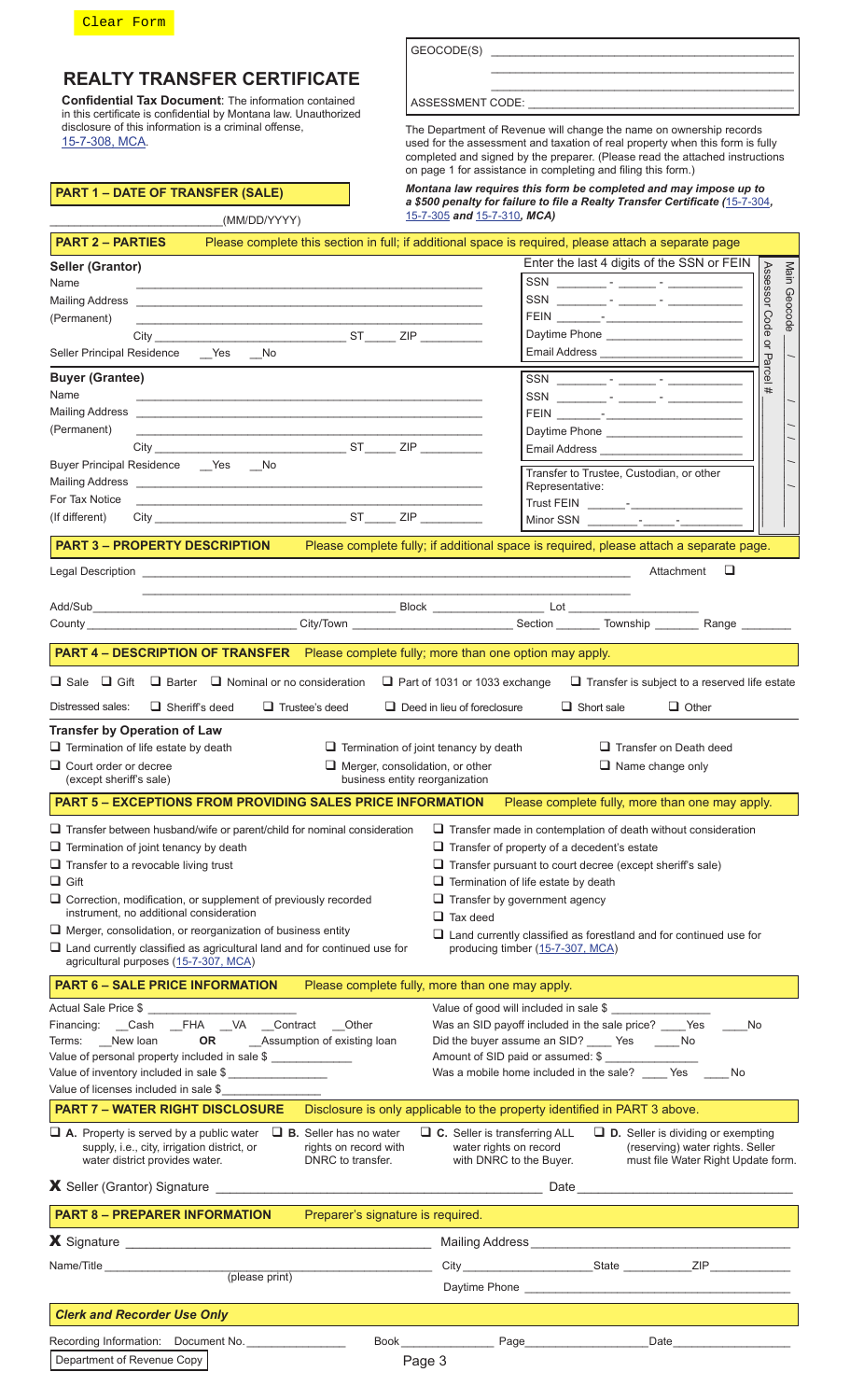GEOCODE(S)

# **REALTY TRANSFER CERTIFICATE**

**Confidential Tax Document**: The information contained in this certificate is confidential by Montana law. Unauthorized disclosure of this information is a criminal offense, [15-7-308, MCA](https://leg.mt.gov/bills/mca/title_0150/chapter_0070/part_0030/section_0080/0150-0070-0030-0080.html).

\_\_\_\_\_\_\_\_\_\_\_\_\_\_\_\_\_\_\_\_\_\_\_\_\_\_\_\_(MM/DD/YYYY)

|  |  | ASSESSMENT CODE: |  |  |
|--|--|------------------|--|--|
|  |  |                  |  |  |

The Department of Revenue will change the name on ownership records used for the assessment and taxation of real property when this form is fully completed and signed by the preparer. (Please read the attached instructions on page 1 for assistance in completing and filing this form.)

\_\_\_\_\_\_\_\_\_\_\_\_\_\_\_\_\_\_\_\_\_\_\_\_\_\_\_\_\_\_\_\_\_\_\_\_\_\_\_\_\_\_\_\_\_\_\_\_\_ \_\_\_\_\_\_\_\_\_\_\_\_\_\_\_\_\_\_\_\_\_\_\_\_\_\_\_\_\_\_\_\_\_\_\_\_\_\_\_\_\_\_\_\_\_\_\_\_\_

# **PART 1 – DATE OF TRANSFER (SALE)**

*Montana law requires this form be completed and may impose up to a \$500 penalty for failure to file a Realty Transfer Certificate (*[15-7-304](https://leg.mt.gov/bills/mca/title_0150/chapter_0070/part_0030/section_0040/0150-0070-0030-0040.html)*,*  [15-7-305](https://leg.mt.gov/bills/mca/title_0150/chapter_0070/part_0030/section_0050/0150-0070-0030-0050.html) *and* [15-7-310](https://leg.mt.gov/bills/mca/title_0150/chapter_0070/part_0030/section_0100/0150-0070-0030-0100.html)*, MCA)*

| <b>PART 2 – PARTIES</b>                                                                                                                                                                                                                                                                                                                                                                                                                                                                                            | Please complete this section in full; if additional space is required, please attach a separate page |                                                                                    |                                      |                                                                                                                        |                                                                                                                                                                                      |                                                                                                                                                                                                               |
|--------------------------------------------------------------------------------------------------------------------------------------------------------------------------------------------------------------------------------------------------------------------------------------------------------------------------------------------------------------------------------------------------------------------------------------------------------------------------------------------------------------------|------------------------------------------------------------------------------------------------------|------------------------------------------------------------------------------------|--------------------------------------|------------------------------------------------------------------------------------------------------------------------|--------------------------------------------------------------------------------------------------------------------------------------------------------------------------------------|---------------------------------------------------------------------------------------------------------------------------------------------------------------------------------------------------------------|
| Seller (Grantor)<br>Name                                                                                                                                                                                                                                                                                                                                                                                                                                                                                           |                                                                                                      |                                                                                    |                                      |                                                                                                                        |                                                                                                                                                                                      |                                                                                                                                                                                                               |
| (Permanent)                                                                                                                                                                                                                                                                                                                                                                                                                                                                                                        | <u> 1989 - Johann Stoff, amerikansk politiker (d. 1989)</u>                                          |                                                                                    |                                      |                                                                                                                        |                                                                                                                                                                                      |                                                                                                                                                                                                               |
| Seller Principal Residence ___ Yes No                                                                                                                                                                                                                                                                                                                                                                                                                                                                              |                                                                                                      |                                                                                    |                                      |                                                                                                                        |                                                                                                                                                                                      |                                                                                                                                                                                                               |
| <b>Buyer (Grantee)</b><br>Name                                                                                                                                                                                                                                                                                                                                                                                                                                                                                     |                                                                                                      |                                                                                    |                                      |                                                                                                                        |                                                                                                                                                                                      |                                                                                                                                                                                                               |
|                                                                                                                                                                                                                                                                                                                                                                                                                                                                                                                    |                                                                                                      |                                                                                    |                                      |                                                                                                                        |                                                                                                                                                                                      |                                                                                                                                                                                                               |
| (Permanent)                                                                                                                                                                                                                                                                                                                                                                                                                                                                                                        |                                                                                                      |                                                                                    |                                      |                                                                                                                        |                                                                                                                                                                                      |                                                                                                                                                                                                               |
| Buyer Principal Residence __ Yes __ No                                                                                                                                                                                                                                                                                                                                                                                                                                                                             |                                                                                                      |                                                                                    |                                      |                                                                                                                        |                                                                                                                                                                                      |                                                                                                                                                                                                               |
| Mailing Address <b>contained a manufacturer of the Contract of Address</b>                                                                                                                                                                                                                                                                                                                                                                                                                                         |                                                                                                      |                                                                                    |                                      |                                                                                                                        |                                                                                                                                                                                      |                                                                                                                                                                                                               |
| For Tax Notice<br>(If different)                                                                                                                                                                                                                                                                                                                                                                                                                                                                                   |                                                                                                      |                                                                                    |                                      |                                                                                                                        |                                                                                                                                                                                      |                                                                                                                                                                                                               |
| <b>PART 3 - PROPERTY DESCRIPTION</b>                                                                                                                                                                                                                                                                                                                                                                                                                                                                               |                                                                                                      |                                                                                    |                                      |                                                                                                                        |                                                                                                                                                                                      | Please complete fully; if additional space is required, please attach a separate page.                                                                                                                        |
|                                                                                                                                                                                                                                                                                                                                                                                                                                                                                                                    |                                                                                                      |                                                                                    |                                      |                                                                                                                        |                                                                                                                                                                                      | Attachment<br>⊔                                                                                                                                                                                               |
|                                                                                                                                                                                                                                                                                                                                                                                                                                                                                                                    |                                                                                                      |                                                                                    |                                      |                                                                                                                        |                                                                                                                                                                                      |                                                                                                                                                                                                               |
|                                                                                                                                                                                                                                                                                                                                                                                                                                                                                                                    |                                                                                                      |                                                                                    |                                      |                                                                                                                        |                                                                                                                                                                                      |                                                                                                                                                                                                               |
| <b>PART 4 - DESCRIPTION OF TRANSFER</b> Please complete fully; more than one option may apply.                                                                                                                                                                                                                                                                                                                                                                                                                     |                                                                                                      |                                                                                    |                                      |                                                                                                                        |                                                                                                                                                                                      |                                                                                                                                                                                                               |
| □ Sale □ Gift □ Barter □ Nominal or no consideration □ Part of 1031 or 1033 exchange                                                                                                                                                                                                                                                                                                                                                                                                                               |                                                                                                      |                                                                                    |                                      |                                                                                                                        |                                                                                                                                                                                      | $\Box$ Transfer is subject to a reserved life estate                                                                                                                                                          |
| Distressed sales:<br>$\Box$ Sheriff's deed                                                                                                                                                                                                                                                                                                                                                                                                                                                                         | $\Box$ Trustee's deed                                                                                |                                                                                    | $\Box$ Deed in lieu of foreclosure   |                                                                                                                        | $\Box$ Short sale                                                                                                                                                                    | $\Box$ Other                                                                                                                                                                                                  |
| <b>Transfer by Operation of Law</b>                                                                                                                                                                                                                                                                                                                                                                                                                                                                                |                                                                                                      |                                                                                    |                                      |                                                                                                                        |                                                                                                                                                                                      |                                                                                                                                                                                                               |
| $\Box$ Termination of life estate by death                                                                                                                                                                                                                                                                                                                                                                                                                                                                         |                                                                                                      | $\Box$ Termination of joint tenancy by death                                       |                                      |                                                                                                                        |                                                                                                                                                                                      | $\Box$ Transfer on Death deed                                                                                                                                                                                 |
| $\Box$ Court order or decree<br>(except sheriff's sale)                                                                                                                                                                                                                                                                                                                                                                                                                                                            |                                                                                                      | $\Box$ Merger, consolidation, or other                                             | business entity reorganization       |                                                                                                                        |                                                                                                                                                                                      | $\Box$ Name change only                                                                                                                                                                                       |
| <b>PART 5 - EXCEPTIONS FROM PROVIDING SALES PRICE INFORMATION</b>                                                                                                                                                                                                                                                                                                                                                                                                                                                  |                                                                                                      |                                                                                    |                                      |                                                                                                                        |                                                                                                                                                                                      | Please complete fully, more than one may apply.                                                                                                                                                               |
| $\Box$ Transfer between husband/wife or parent/child for nominal consideration<br>$\Box$ Termination of joint tenancy by death<br>$\Box$ Transfer to a revocable living trust<br>$\Box$ Gift<br>$\Box$ Correction, modification, or supplement of previously recorded<br>instrument. no additional consideration<br>$\Box$ Merger, consolidation, or reorganization of business entity<br>$\Box$ Land currently classified as agricultural land and for continued use for<br>agricultural purposes (15-7-307, MCA) |                                                                                                      |                                                                                    | $\Box$ Tax deed                      | $\Box$ Termination of life estate by death<br>$\Box$ Transfer by government agency<br>producing timber (15-7-307, MCA) | $\Box$ Transfer of property of a decedent's estate                                                                                                                                   | $\Box$ Transfer made in contemplation of death without consideration<br>Transfer pursuant to court decree (except sheriff's sale)<br>$\Box$ Land currently classified as forestland and for continued use for |
| <b>PART 6 - SALE PRICE INFORMATION</b>                                                                                                                                                                                                                                                                                                                                                                                                                                                                             |                                                                                                      | Please complete fully, more than one may apply.                                    |                                      |                                                                                                                        |                                                                                                                                                                                      |                                                                                                                                                                                                               |
| Actual Sale Price \$<br>Financing: Cash _FHA _VA _Contract Other<br>Terms: New loan OR Assumption of existing loan<br>Value of personal property included in sale \$<br>Value of inventory included in sale \$<br>Value of licenses included in sale \$                                                                                                                                                                                                                                                            |                                                                                                      |                                                                                    |                                      |                                                                                                                        | Value of good will included in sale \$<br>Was an SID payoff included in the sale price? Yes<br>Did the buyer assume an SID? _____ Yes ______ No<br>Amount of SID paid or assumed: \$ | No<br>Was a mobile home included in the sale? _____ Yes _____ No                                                                                                                                              |
| <b>PART 7 - WATER RIGHT DISCLOSURE</b>                                                                                                                                                                                                                                                                                                                                                                                                                                                                             |                                                                                                      | Disclosure is only applicable to the property identified in PART 3 above.          |                                      |                                                                                                                        |                                                                                                                                                                                      |                                                                                                                                                                                                               |
| $\Box$ A. Property is served by a public water<br>supply, i.e., city, irrigation district, or<br>water district provides water.                                                                                                                                                                                                                                                                                                                                                                                    |                                                                                                      | $\Box$ <b>B.</b> Seller has no water<br>rights on record with<br>DNRC to transfer. | $\Box$ C. Seller is transferring ALL | water rights on record<br>with DNRC to the Buyer.                                                                      |                                                                                                                                                                                      | $\Box$ <b>D.</b> Seller is dividing or exempting<br>(reserving) water rights. Seller<br>must file Water Right Update form.                                                                                    |
|                                                                                                                                                                                                                                                                                                                                                                                                                                                                                                                    |                                                                                                      |                                                                                    |                                      |                                                                                                                        |                                                                                                                                                                                      |                                                                                                                                                                                                               |
| <b>PART 8 - PREPARER INFORMATION</b>                                                                                                                                                                                                                                                                                                                                                                                                                                                                               |                                                                                                      | Preparer's signature is required.                                                  |                                      |                                                                                                                        |                                                                                                                                                                                      |                                                                                                                                                                                                               |
|                                                                                                                                                                                                                                                                                                                                                                                                                                                                                                                    |                                                                                                      |                                                                                    |                                      |                                                                                                                        |                                                                                                                                                                                      |                                                                                                                                                                                                               |
| Name/Title <b>Name</b>                                                                                                                                                                                                                                                                                                                                                                                                                                                                                             | (please print)                                                                                       |                                                                                    |                                      |                                                                                                                        |                                                                                                                                                                                      |                                                                                                                                                                                                               |
|                                                                                                                                                                                                                                                                                                                                                                                                                                                                                                                    |                                                                                                      |                                                                                    |                                      |                                                                                                                        |                                                                                                                                                                                      |                                                                                                                                                                                                               |
| <b>Clerk and Recorder Use Only</b>                                                                                                                                                                                                                                                                                                                                                                                                                                                                                 |                                                                                                      |                                                                                    |                                      |                                                                                                                        |                                                                                                                                                                                      |                                                                                                                                                                                                               |
| Recording Information: Document No.                                                                                                                                                                                                                                                                                                                                                                                                                                                                                |                                                                                                      |                                                                                    |                                      |                                                                                                                        | Book Page Page                                                                                                                                                                       |                                                                                                                                                                                                               |
| <b>Buyer/Seller Copy</b>                                                                                                                                                                                                                                                                                                                                                                                                                                                                                           |                                                                                                      |                                                                                    | Page 4                               |                                                                                                                        |                                                                                                                                                                                      |                                                                                                                                                                                                               |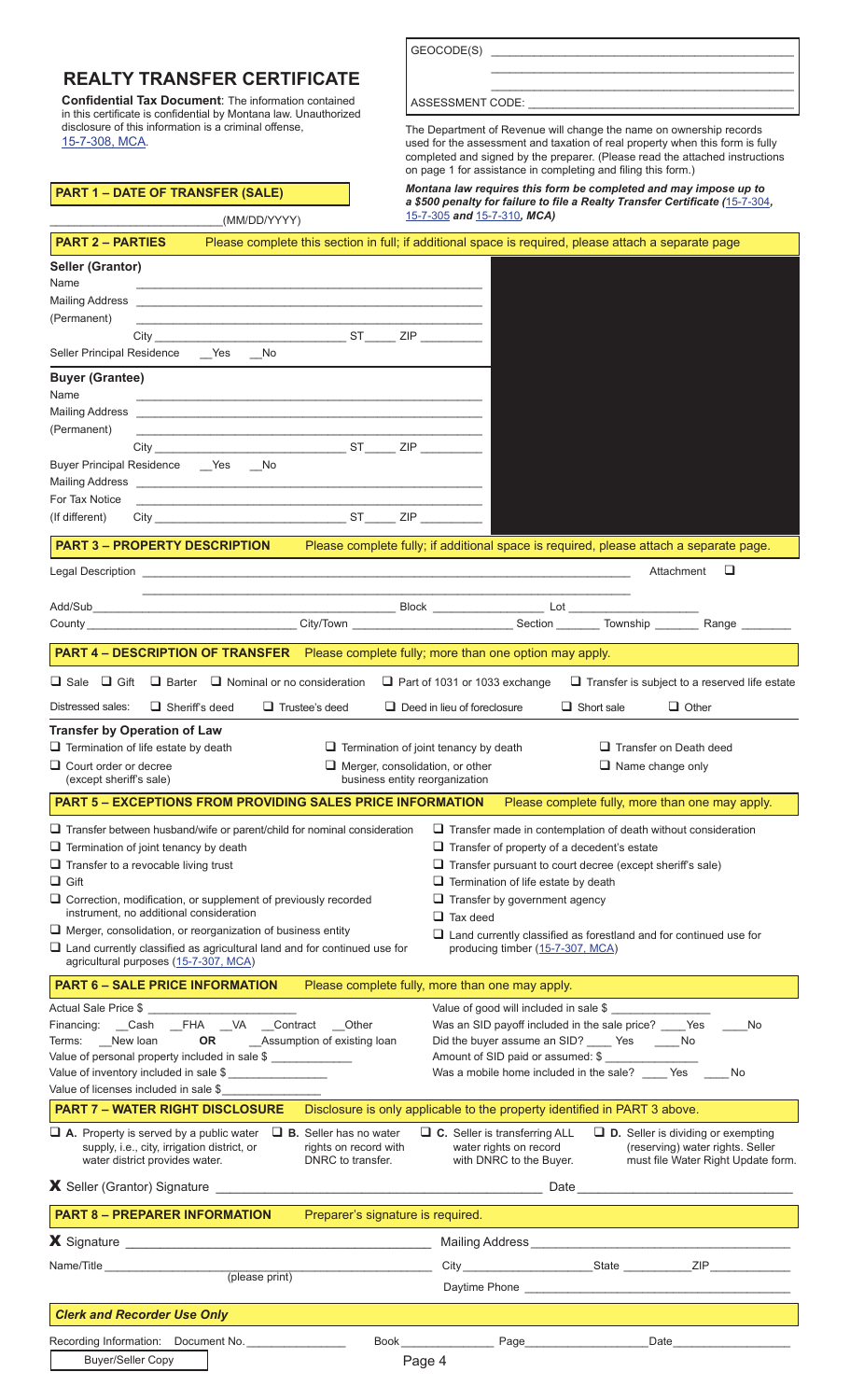# **Montana Department of Natural Resources and Conservation 1424 9th Avenue, PO Box 201601 Helena, MT 59620-1601 Phone: 444-6601, FAX: 444-0533**



# **Certification of Water Right Ownership Update**

The Realty Transfer Certificate submitted with the deed or other instrument indicates a water right is being divided or exempted (reserved) from the property. The Clerk and Recorder may not record the deed or instrument unless this certification is completed and signed by the buyer, seller and escrow agent (if applicable). See *[85-2-424\(6\), MCA](https://leg.mt.gov/bills/mca/title_0850/chapter_0020/part_0040/section_0240/0850-0020-0040-0240.html)*.

 $\Box$  The required DNRC Ownership Update Divided Interest, Form 641 or DNRC Ownership Update Exempt (Reserved) / Severed Water Right, Form 642 and the required fee are held in escrow.

I certify under penalty of false swearing that the statement appearing here is to the best of my knowledge true and correct.

| Seller Signature              | Date |
|-------------------------------|------|
| <b>Buyer Signature</b>        | Date |
| <b>Escrow Agent Signature</b> | Date |

 $\Box$  There is no escrow. The required DNRC Ownership Update Divided Interest, Form 641, or DNRC Ownership Update Exempt (Reserved) / Severed, Form 642, has been prepared and will be sent with the required fee to the Department of Natural Resources and Conservation within five business days of recording. The transferee (buyer) acknowledges that failure to file the appropriate form and fee may result in the department imposing up to a \$75 penalty against the buyer. See *[85-2-431](https://leg.mt.gov/bills/mca/title_0850/chapter_0020/part_0040/section_0310/0850-0020-0040-0310.html)* and *[85-2-424\(6\)\(b\)](https://leg.mt.gov/bills/mca/title_0850/chapter_0020/part_0040/section_0240/0850-0020-0040-0240.html)*, MCA.

I certify under penalty of false swearing that the statement appearing here is to the best of my knowledge true and correct.

Seller Signature **Example 20 and 20 and 20 and 20 and 20 and 20 and 20 and 20 and 20 and 20 and 20 and 20 and 20 and 20 and 20 and 20 and 20 and 20 and 20 and 20 and 20 and 20 and 20 and 20 and 20 and 20 and 20 and 20 and** Buyer Signature **Example 20** and the set of the set of the set of the set of the set of the set of the set of the set of the set of the set of the set of the set of the set of the set of the set of the set of the set of th

# **If you have questions, contact your local water resources regional office.**

### **BILLINGS**

406-247-4415

*Big Horn, Carbon, Carter, Custer, Fallon, Powder River, Prairie, Rosebud, Stillwater, Sweet Grass, Treasure and Yellowstone Counties*

#### **BOZEMAN**

406-586-3136 *Gallatin, Madison and Park Counties*

### **GLASGOW**

406-228-2561

*Daniels, Dawson, Garfield, McCone, Phillips, Richland, Roosevelt, Sheridan, Valley* and *Wibaux Counties*

#### **HAVRE**

406-265-5516

*Blaine, Chouteau, Glacier, Hill, Liberty, Pondera, Teton and Toole Counties*

#### **HELENA**

406-444-6999

*Beaverhead, Broadwater, Deer Lodge, Jefferson, Lewis and Clark, Powell and Silver Bow Counties*

### **KALISPELL**

406-752-2288 *Flathead, Lake, Lincoln and Sanders Counties*

### **LEWISTOWN**

406-538-7459

*Cascade, Fergus, Golden Valley, Judith Basin, Meagher, Musselshell, Petroleum and Wheatland Counties*

## **MISSOULA**

406-721-4284 *Granite, Mineral, Missoula and Ravalli Counties*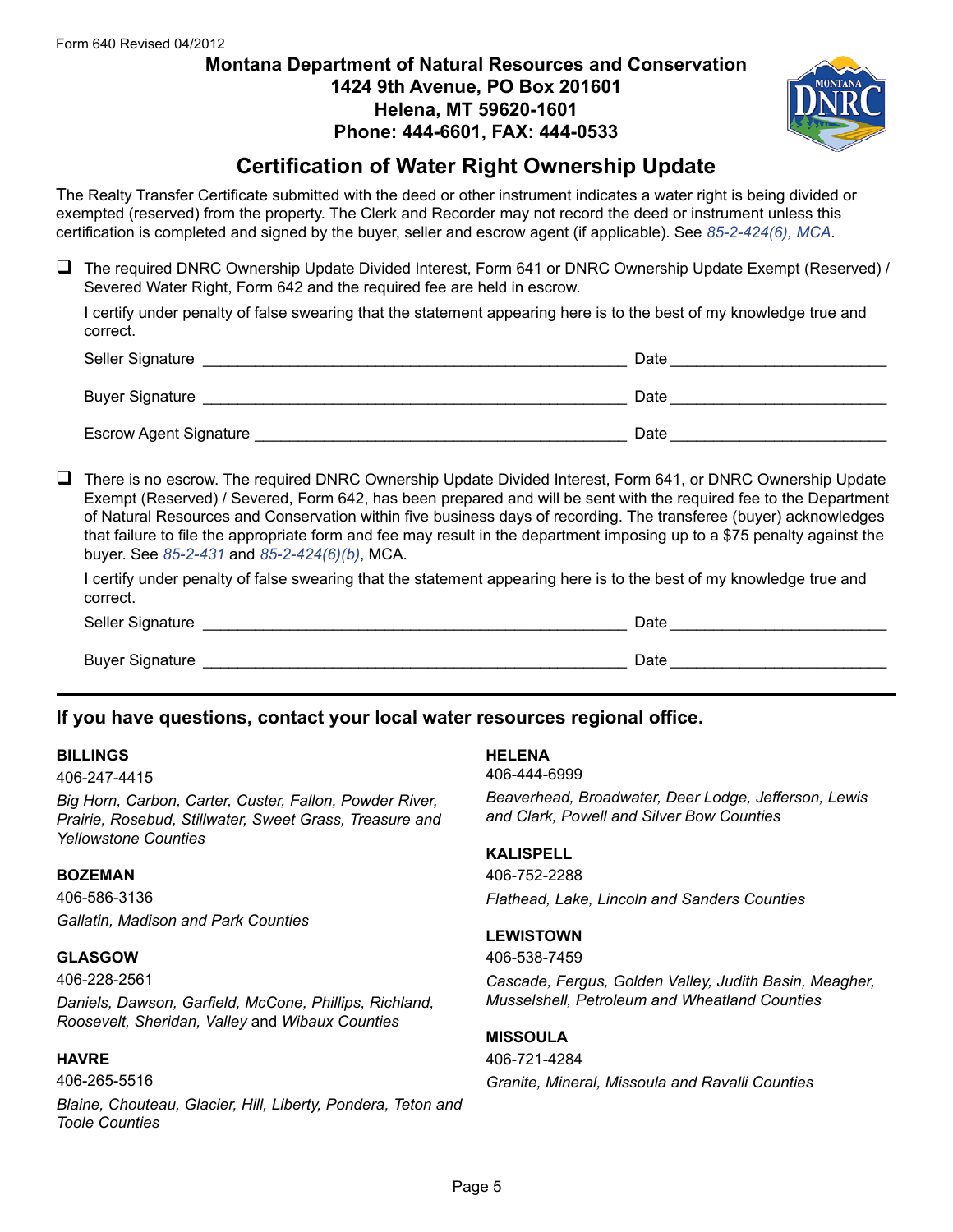| Form 608 Revised 10/2021                                                                                                                                                                                                                                                                                                                                                                                                                                                      | File in WR#                                                                                                           |
|-------------------------------------------------------------------------------------------------------------------------------------------------------------------------------------------------------------------------------------------------------------------------------------------------------------------------------------------------------------------------------------------------------------------------------------------------------------------------------|-----------------------------------------------------------------------------------------------------------------------|
| <b>DNRC WATER RIGHT</b><br><b>OWNERSHIP UPDATE</b>                                                                                                                                                                                                                                                                                                                                                                                                                            |                                                                                                                       |
| This form is for DNRC record keeping purposes only<br>as required by § 85-2-101(2), MCA.<br>The deed is the legal document transferring the<br>water right.<br>Use a new form for each deed transaction.<br>Mail the completed form and fee to your local water<br>resources office at the address on the next page.<br><b>Filing Fee</b><br>\$50.00 for 1 water right and \$10.00 for each<br>additional right up to a maximum of \$300.00.<br>*Make checks payable to DNRC* | <b>FOR DEPARTMENT USE ONLY</b><br>Rec'd By<br>Payor<br>Refund \$ _________________________  Date _____________        |
| <b>SELLER (Grantor)</b><br>1.<br><b>MAILING ADDRESS</b><br><u> 1989 - Johann Stoff, deutscher Stoff, der Stoff, der Stoff, der Stoff, der Stoff, der Stoff, der Stoff, der S</u>                                                                                                                                                                                                                                                                                              |                                                                                                                       |
| <b>CITY</b><br><b>PHONE</b>                                                                                                                                                                                                                                                                                                                                                                                                                                                   |                                                                                                                       |
| <b>BUYER (Grantee)</b><br>2.<br><b>MAILING ADDRESS</b><br><b>CITY</b>                                                                                                                                                                                                                                                                                                                                                                                                         | ZIP___________________________                                                                                        |
| <b>PHONE</b><br><b>EMAIL</b>                                                                                                                                                                                                                                                                                                                                                                                                                                                  | <u> 1989 - Johann Harry Harry Harry Harry Harry Harry Harry Harry Harry Harry Harry Harry Harry Harry Harry Harry</u> |
| 3. CLOSING / CONTACT INFORMATION                                                                                                                                                                                                                                                                                                                                                                                                                                              |                                                                                                                       |

| DATE OF CLOSING: |         | If applicable, provide your file number: |
|------------------|---------|------------------------------------------|
| NAME             | ADDRFSS | <b>PHONE#</b>                            |

**4. ATTACH A COPY OF RECORDED DEED(S) OR OTHER DOCUMENT(S) OF CONVEYANCE SHOWING TRANSFER OF THE PROPERTY / WATER RIGHTS FROM THE DNRC RECORD OWNER TO THE CURRENT OWNER. If full chain of conveyance from DNRC record owner to the current / new owner is not attached, the form cannot be processed.**

**5. LIST ALL WATER RIGHTS THAT REQUIRE UPDATED OWNERSHIP. Attach a list if additional space is needed.**

*\*If the buyer did not receive 100% of the seller's interest in the water rights, do not use this form. File Form 641.*

| <b>County</b> | Geocode of Property being<br>Transferred | <b>Water Right Number</b> |
|---------------|------------------------------------------|---------------------------|
|               |                                          |                           |
|               |                                          |                           |
|               |                                          |                           |
|               |                                          |                           |
|               |                                          |                           |
|               |                                          |                           |
|               |                                          |                           |
|               |                                          |                           |
|               |                                          |                           |
|               |                                          |                           |